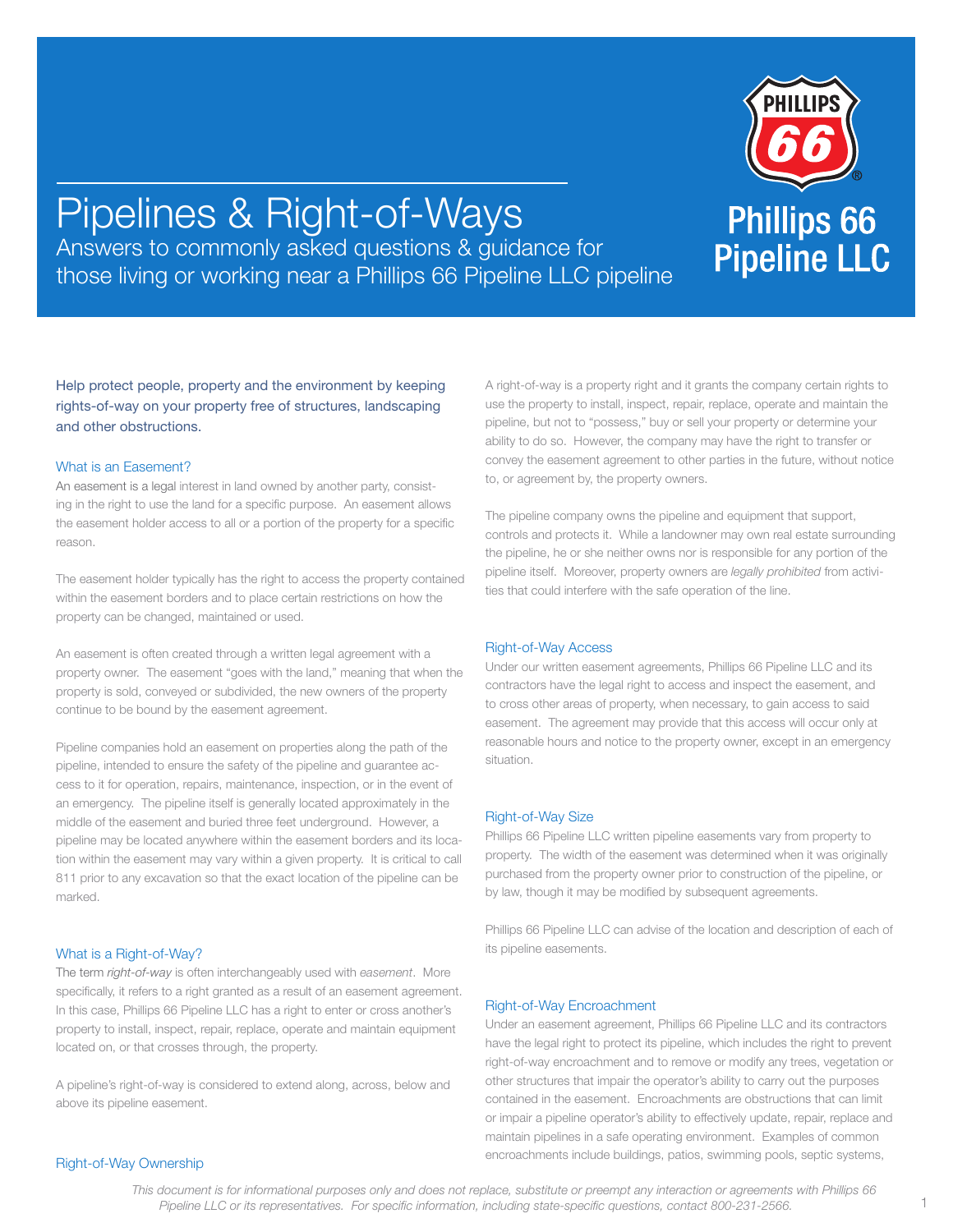#### trees and fences.

Many pipelines were constructed before federal pipeline safety regulations were enacted to promote safer pipeline operations. Before these regulations took effect, pipeline operators experienced many encroachments on their pipelines and rights-of-way.

Congress has since granted the U.S. Department of Transportation with regulatory oversight of regulated pipelines. Phillips 66 Pipeline LLC and other operators now have guidelines that provide for the implementation of an encroachment program that meets federal pipeline safety standards.

Phillips 66 Pipeline LLC's encroachment program includes:

- Providing for greenbelts along rights-of-way
- **Building setbacks**
- Utility crossing standards
- Adequate cover over our pipelines

Our pipelines are covered by written easement agreements that provide for reasonable legal protection against unacceptable encroachments and are filed as public records in the counties and parishes where we operate. We require advance review and approval of construction plans that impact our established easements.

#### Maintaining the Right-of-Way

Maintaining a clear, accessible right-of-way is imperative for protecting the safety of our neighbors, community, environment and personal property. Trees, fences, storage buildings and other common encroachments can hinder an operator's ability to inspect, maintain and respond to emergencies related to the pipelines. Trees and tree canopies:

- Prevent operators from effectively monitoring pipelines to detect possible leaks or unauthorized excavation and development
- Can impede emergency responder access in the event of an emergency
- Can hinder our ability to conduct routine maintenance
- Roots can cause damage to protective pipeline coatings and increase the risk of pipeline corrosion failures and leaks

Because of this, Phillips 66 Pipeline LLC will periodically clear trees, limbs or other vegetation from rights-of-way to ensure our ability to inspect and maintain the line. When it is necessary to clear a right-of-way, Phillips 66 Pipeline LLC personnel will make reasonable efforts to notify and work with affected property owners and other stakeholders.

Contact Phillips 66 Pipeline LLC at 1-800-231-2566 for more information about our encroachment prevention program and guidelines or to discuss a project with one of our right-of-way representatives.



*The above images are examples of right-of-way encroachments. Both the pine tree and swingset are placed atop the right-of-way.* 

#### Clearing the Right-of-Way

Right-of-way clearing refers to the removal of trees, unacceptable vegetation, and structures or other encroachments within the right-of-way. It includes trimming any branches (tree canopy) that hangs over the right-of-way and could prevent clear aerial views of said right-of-way.

Professional tree services and other contractors may be hired by Phillips 66 Pipeline LLC to perform clearing activities. Additionally, Phillips 66 Pipeline LLC land agents, inspectors and/or engineers may also be on-site during the clearing and restoration process.

Phillips 66 Pipeline LLC usually incurs all costs associated with tree removal. In some cases, a fence or other structure outside of the right-of-way may need to be removed to bring in equipment. In those instances, Phillips 66 Pipeline LLC will replace items when deemed appropriate.

Prior to the start of clearing activities, a company representative will make a reasonable effort to discuss clearing operations with property owners. If personnel is unable to have a face-to-face discussion, material about the clearing operation is left at the property owner's home, along with information on contacting Phillips 66 Pipeline LLC.

If you are concerned that vegetation may be threatened, you may move trees and/or other vegetation to another part of your property. To do so, you *must obey the law by dialing 811 to have a local One-Call service mark underground utility lines for free*. You will be entirely responsible for the cost of this project.

Due to the known proximity of the vegetation to the line, you are willingly entering a high-risk excavation project. Like all excavation projects, it is illegal for you to proceed with this task without first calling 811. Excavation without first calling 811 may by a violation of law and subject to civil or criminal penalties and fines.